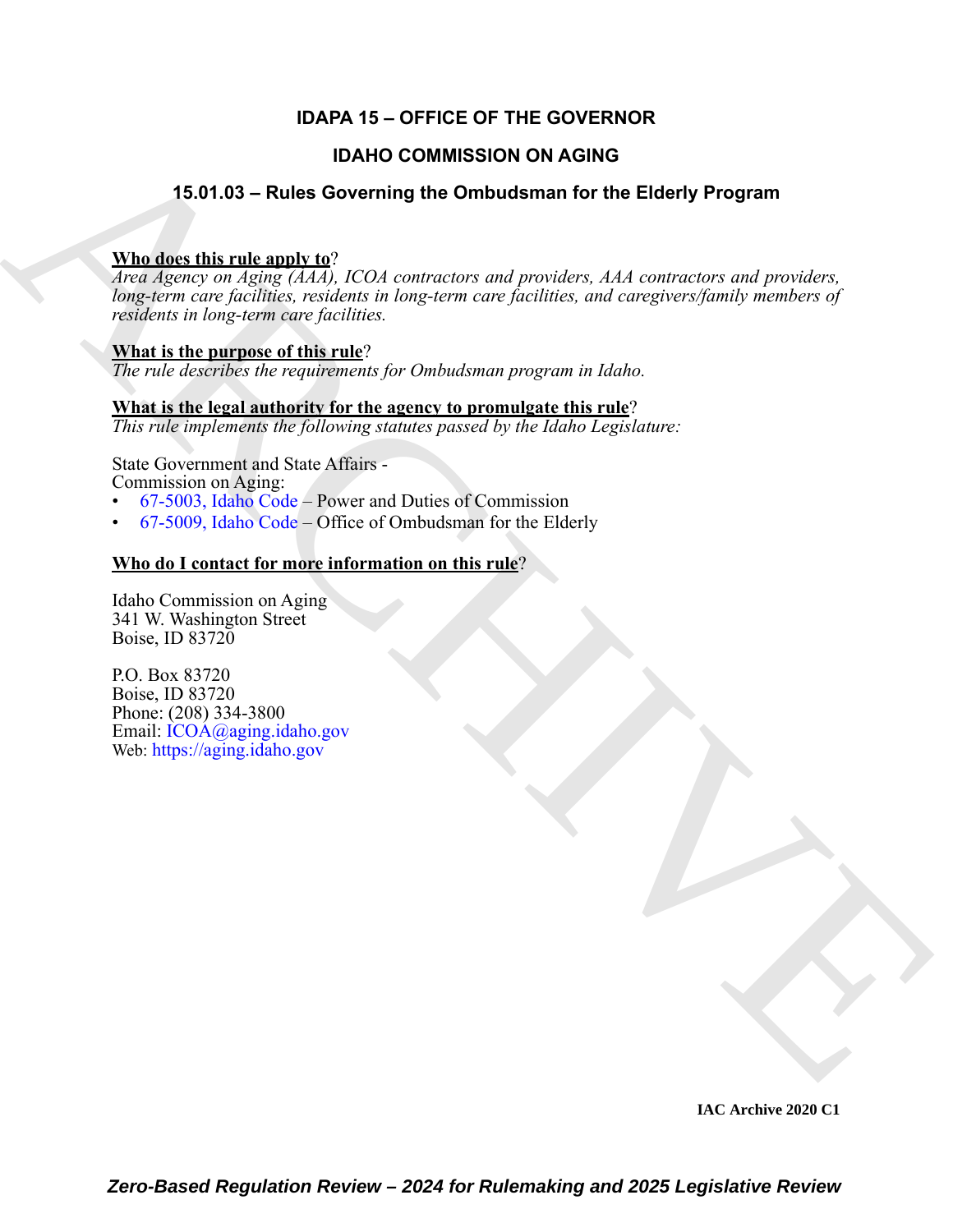# **Table of Contents**

# 15.01.03 - Rules Governing the Ombudsman for the Elderly Program

| 043. Disclosure. |  |
|------------------|--|
|                  |  |
|                  |  |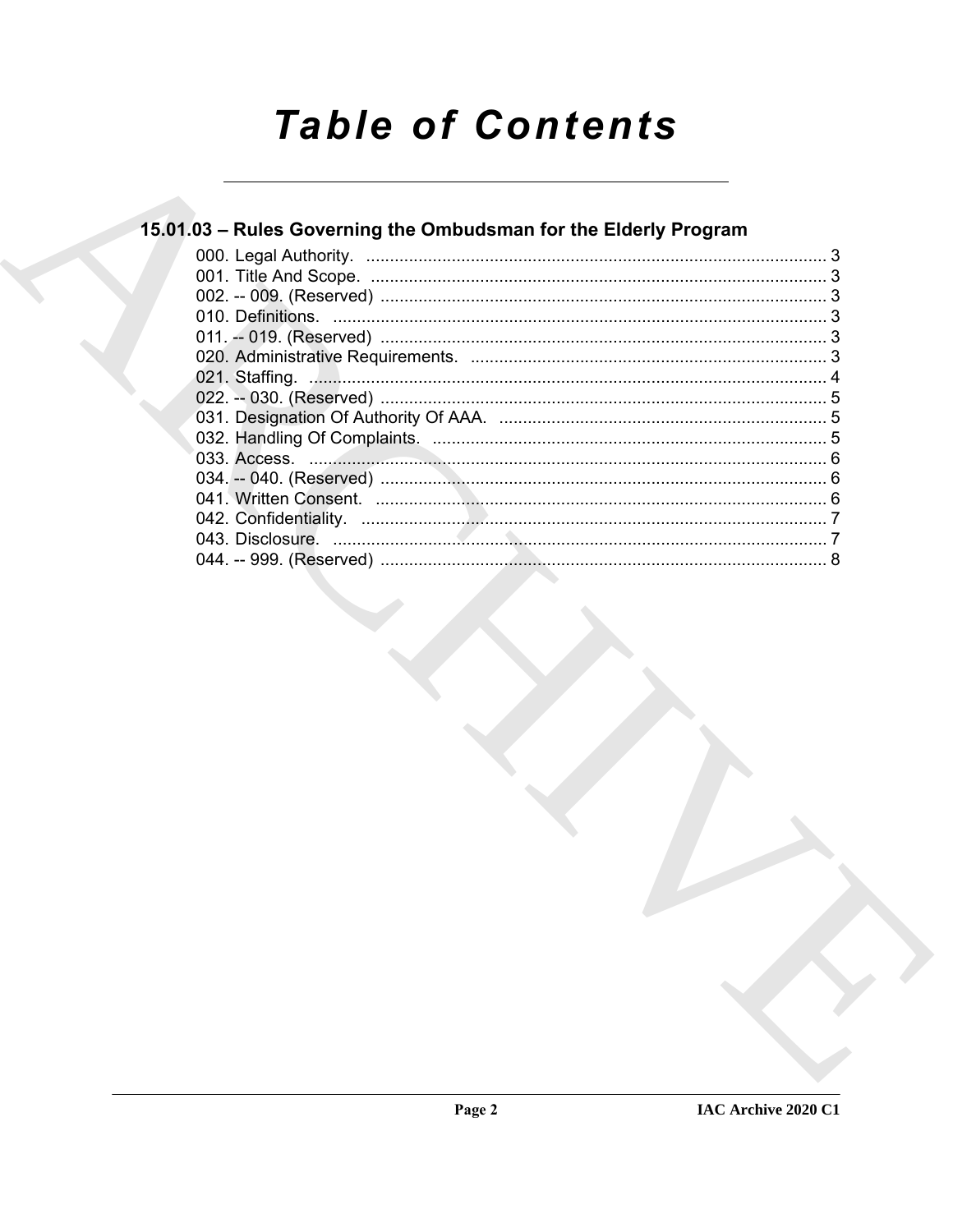#### <span id="page-2-21"></span>**15.01.03 – RULES GOVERNING THE OMBUDSMAN FOR THE ELDERLY PROGRAM**

#### <span id="page-2-1"></span><span id="page-2-0"></span>**000. LEGAL AUTHORITY.**

Under authority set forth in the OAA and Title 67, Chapter 50, Idaho Code, Section 67-5009, ICOA adopts the following rules. (7-1-98)

#### <span id="page-2-22"></span><span id="page-2-2"></span>**001. TITLE AND SCOPE.**

**01.** Title. These rules are titled IDAPA 15.01.03, "Rules Governing the Ombudsman for the Elderly (7-1-98) Program." (7-1-98)

**02. Scope**. These rules relate to the authority, responsibility, and designation of the ombudsman program. (7-1-98)

#### <span id="page-2-3"></span>**002. -- 009. (RESERVED)**

#### <span id="page-2-8"></span><span id="page-2-4"></span>**010. DEFINITIONS.**

Any item not specifically defined below has the same meaning as those defined in IDAPA 15.01.01, "Rules Governing Senior Services Program," and the Older Americans Act (OAA), Section 711, and Title 67, Chapter 50, Idaho Code. (7-1-98) Idaho Code. (7-1-98)

<span id="page-2-11"></span><span id="page-2-10"></span><span id="page-2-9"></span>**01. Access**. Right to enter long-term care facility upon notification of person in charge. (7-1-98)

**02. Affected Parties**. Long-term care facilities, state or county departments or agencies, or others whom a complaint has been lodged. (7-1-98) against whom a complaint has been lodged.

**03.** Area III. Planning and service area made up of: Canyon, Valley, Boise, Gem, Elmore, Washington, ams, Payette, and Owyhee counties. (7-1-98) Ada, Adams, Payette, and Owyhee counties.

<span id="page-2-13"></span><span id="page-2-12"></span>**04. Complainant**. The local ombudsman or any individual or organization who registers a complaint with the local ombudsman.  $(3-28-18)$ 

Using such that the OAA and Table 87, Clopse 30, blocks (see the OAA start) (60 August 2008). EVOA start 1.6<br>
When the US SCOPE.<br>
The Thin Table Theoretics are used IDAPA 15.01.05, "Books Covereing the Oakbehama for the B **05. Complaint Investigation/Resolution**. Activities related to receiving, analyzing, researching, observing, interviewing, verifying or resolving a complaint through advocacy, facilitation, conciliation, mediation, negotiation, representation, referral, follow-up, or education. (7-1-98)

<span id="page-2-14"></span>**06. Complaints**. Allegations made by or on behalf of eligible clients, whether living in long-term care facilities or in the community. (7-1-98)

<span id="page-2-15"></span>**07. Designation**. Process by which the Office approves the location of local ombudsman programs within AAAs and delegates to such programs the authority to carry out the purposes of the program. (3-28-18)

<span id="page-2-16"></span>**08. Local Ombudsman**. An individual associated with a designated local Ombudsman for the Elderly Program, who performs the duties of ombudsman. (3-28-18)

<span id="page-2-17"></span>**09. Long-Term Care Facility**. Skilled nursing facilities as defined in IDAPA 16.03.02, Subsection 002.33, "Rules and Minimum Standards for Skilled Nursing and Intermediate Care Facilities," and residential care facilities as defined in IDAPA 16.03.22, "Residential Care or Assisted Living Facilities in Idaho." (7-1-98) facilities as defined in IDAPA 16.03.22, "Residential Care or Assisted Living Facilities in Idaho."

<span id="page-2-18"></span>**10. Non-Jurisdictional Complaints**. Complaints made by or on behalf of residents of long-term care facilities who are under the age of sixty (60) or complaints concerning persons outside the statutory jurisdiction of an ombudsman. (7-1-98)

<span id="page-2-19"></span>**11. Office**. Office of the State Ombudsman for the Elderly pursuant to Title 67, Chapter 50, Idaho Code, Section 67-5009. (7-1-98)

<span id="page-2-20"></span>**12.** Resident. Resident as defined in IDAPA 16.03.22, "Residential Care or Assisted Living Facilities (7-1-98) in Idaho." (7-1-98)

#### <span id="page-2-5"></span>**011. -- 019. (RESERVED)**

#### <span id="page-2-7"></span><span id="page-2-6"></span>**020. ADMINISTRATIVE REQUIREMENTS.**

Each AAA local ombudsman program shall meet all administrative requirements as cited in OAA, Section 712 (a),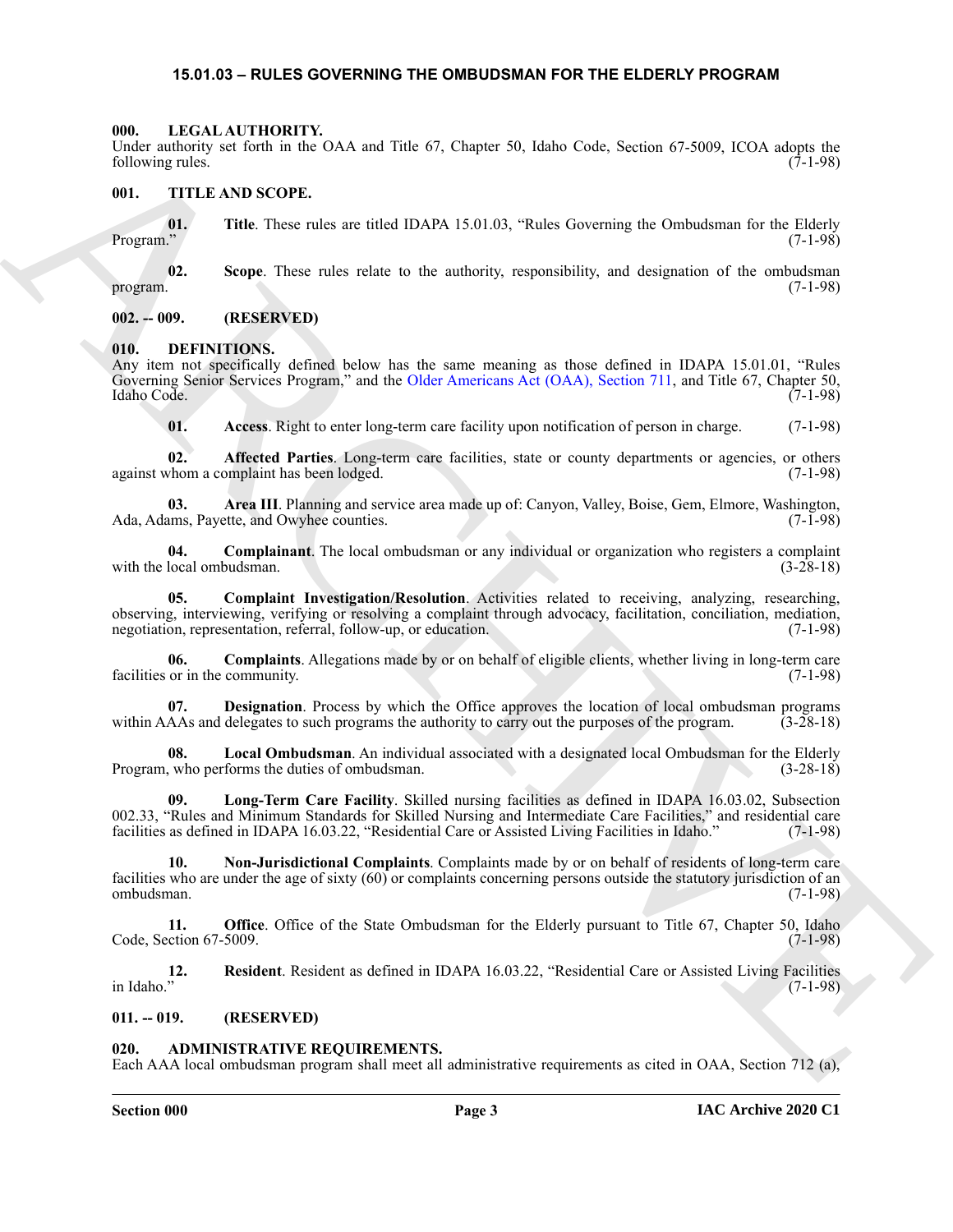#### <span id="page-3-12"></span><span id="page-3-11"></span><span id="page-3-10"></span><span id="page-3-8"></span><span id="page-3-6"></span><span id="page-3-5"></span><span id="page-3-1"></span><span id="page-3-0"></span>**021. STAFFING.**

<span id="page-3-9"></span><span id="page-3-7"></span><span id="page-3-4"></span><span id="page-3-3"></span><span id="page-3-2"></span>

|                                  | <b>Idaho Commission on Aging</b>                                                                                                                                                                                  | <b>Ombudsman for the Elderly Program</b> |             |
|----------------------------------|-------------------------------------------------------------------------------------------------------------------------------------------------------------------------------------------------------------------|------------------------------------------|-------------|
|                                  | and Title 67, Chapter 50, Idaho Code, Section 67-5009, unless granted a waiver by the Office.                                                                                                                     |                                          | $(3-28-18)$ |
| 01.<br>Manual.                   | Procedures. All local ombudsmen shall follow procedures outlined in the Office Procedures                                                                                                                         |                                          | $(3-28-18)$ |
| 02.<br>meetings.                 | Space. Each AAA shall provide space assuring privacy for local ombudsmen to hold confidential                                                                                                                     |                                          | $(3-28-18)$ |
| 03.                              | Supervision. Local ombudsmen shall operate under the direct supervision of the Office for all<br>complaint handling activities and are considered subdivisions of the Office.                                     |                                          | $(3-28-18)$ |
| 04.                              | Forms. All local ombudsmen shall utilize standardized forms provided by the Office.                                                                                                                               |                                          | $(3-28-18)$ |
| 05.<br>that:                     | <b>Conflict of Interest.</b> AAAs shall ensure that the local ombudsmen are not part of an organization                                                                                                           |                                          | $(3-28-18)$ |
|                                  | Is responsible for licensing and certifying skilled nursing or residential care facilities under IDAPA<br>16.03.22, "Rules for Licensed Residential and Assisted Living Facilities in Idaho";                     |                                          | $(7-1-98)$  |
| b.                               | Provides skilled nursing or living care or is an association of such a provider; or                                                                                                                               |                                          | $(7-1-98)$  |
| c.<br>and independently.         | May impair the ability of the local ombudsmen to investigate and resolve complaints objectively                                                                                                                   |                                          | $(3-28-18)$ |
| 06.                              | Travel Funds. Each AAA shall provide travel funds for the local ombudsman program to carry out<br>activities related to complaint investigations.                                                                 |                                          | $(3-28-18)$ |
| 07.<br>requirements.             | Program Report. All local ombudsman programs shall comply with the Office's reporting                                                                                                                             |                                          | $(3-28-18)$ |
| 08.                              | Program Reviews. Each AAA shall submit to a program review of local ombudsman programs at<br>reasonable intervals deemed necessary by the Office.                                                                 |                                          | $(3-28-18)$ |
| 09.<br>complaints.               | Adult Protection and Ombudsman Coordination. Each AAA shall ensure that Adult Protection<br>staff and the local ombudsman maintain a written agreement establishing cooperative protocols in the investigation of |                                          | $(3-28-18)$ |
| 10.                              | State Agreements. All local programs shall honor and carry out state-level agreements between the<br>Office and other agencies of government.                                                                     |                                          | $(3-28-18)$ |
| 021.<br><b>STAFFING.</b>         | Pursuant to the OAA, Section 712, in order to meet minimum requirements established for the position of local<br>ombudsman, each AAA shall seek applicants having the following qualifications.                   |                                          | $(3-28-18)$ |
| 01.<br>July 1, 1998, shall have: | Minimum Qualifications. Any person hired to fill the position of local ombudsman on or after                                                                                                                      |                                          | $(3-28-18)$ |
| a.                               | A Bachelor's degree or equivalent;                                                                                                                                                                                |                                          | $(3-30-01)$ |
| b.                               | Minimum of one (1) year's experience working with the elderly;                                                                                                                                                    |                                          | $(7-1-98)$  |
| c.                               | Ability to effectively communicate verbally and in writing;                                                                                                                                                       |                                          | $(7-1-98)$  |
| d.                               | Knowledge of long-term care issues and resources;                                                                                                                                                                 |                                          | $(7-1-98)$  |
| e.                               | Demonstrated ability to interpret and apply relevant local, state and federal laws, rules, regulations,                                                                                                           |                                          | $(7-1-98)$  |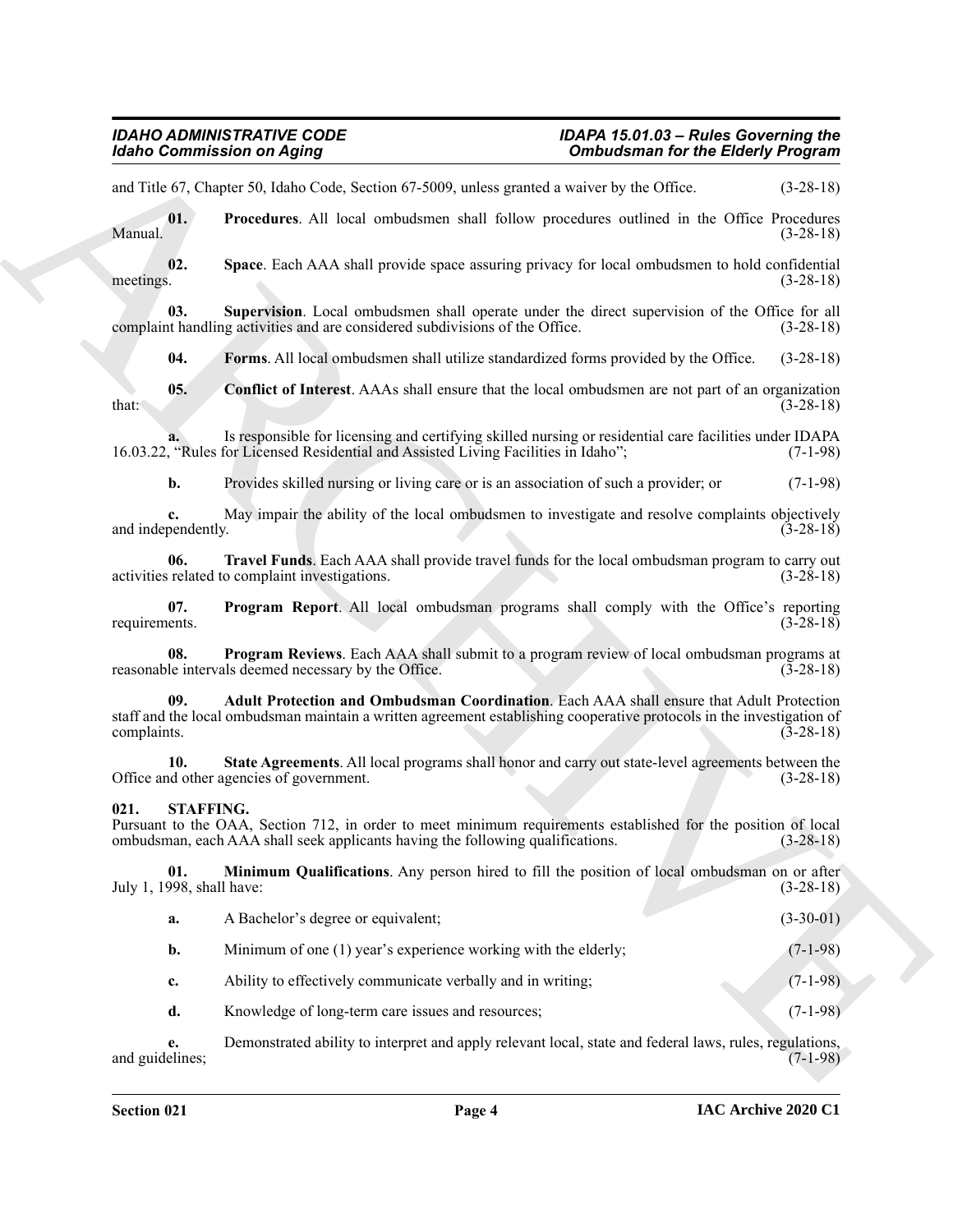**f.** Demonstrated ability to work independently; (7-1-98) **g.** Demonstrated skill in interviewing techniques; and (7-1-98)

<span id="page-4-12"></span>**h.** Demonstrated ability to collect data, conduct interviews and to form conclusions. (7-1-98)

**02. Hiring**. The Office shall be included in the process of interviewing and selecting applicants for the local ombudsman position. The AAA shall make the final selection from the top three (3) applicants. (3-28-18)

#### <span id="page-4-0"></span>**022. -- 030. (RESERVED)**

#### <span id="page-4-3"></span><span id="page-4-1"></span>**031. DESIGNATION OF AUTHORITY OF AAA.**

<span id="page-4-4"></span>The Office shall designate an entity as a local ombudsman. (3-28-18)

Gorino Commission on Aging<br>
1. Domestics of a state system and the properties of the Electron Commission (1-1-8)<br>
1. Domestics of all  $y$  overled and the commission conditions of the Electron Commission<br>
1. Domestics of a **01. Designation of Authority**. Each AAA shall directly provide, through a contract agreement with the ICOA, a local ombudsman program employing at least one (1) full-time local ombudsman whose function is to carry out the duties of the Office. AAAs I, II, IV, V and VI shall employ one (1) full-time local ombudsman; AAA III shall employ two (2) full-time local ombudsmen. An AAA may petition the Office in writing for a waiver of this requirement. (3-28-18)

<span id="page-4-5"></span>**02. Grounds for Revocation or Termination**. In revoking a designated local ombudsman program, the Office shall provide due process in accordance with applicable law and IDAPA 04.11.01, Section 000, et seq., "Idaho Rules of Administrative Procedure of the Attorney General." (3-28-18)

**a.** Following termination of a local ombudsman program, the Office shall perform the duties of the local program and withdraw funding for the local program for the remainder of the funding period. (3-20-20)

**b.** An AAA's appeal of the Office's termination of its local ombudsman program shall be governed by the Adjudicatory Rules of Practice and Procedures in Claims Relating to Contracts and Grants Funded under Title III,<br>(3-28-18) OAA. (3-28-18)

#### <span id="page-4-6"></span><span id="page-4-2"></span>**032. HANDLING OF COMPLAINTS.**

The Office has jurisdiction to accept, identify, investigate, and resolve complaints made by, or on behalf of, persons aged sixty (60) or older, living in the community or in long-term care facilities. The Office and the local ombudsmen shall ensure that persons aged sixty (60) or older have regular and timely access to services provided through the Office. The Office shall represent the interests of older persons before governmental agencies and seek to protect the health, safety, welfare and rights of older persons. (3-28-18)

**01. Non-Jurisdictional Complaints**. Local ombudsmen may respond to complaints made by or on behalf of under age sixty (60) long-term care residents where such action will: (3-28-18)

<span id="page-4-11"></span>

| а. | Benefit other residents: or |  |  |  | $\Omega$ |
|----|-----------------------------|--|--|--|----------|
|----|-----------------------------|--|--|--|----------|

<span id="page-4-8"></span><span id="page-4-7"></span>**b.** Provide the only viable avenue of assistance available to the complainant. (7-1-98)

**02. Conflict of Interest**. Local ombudsmen shall refer to the Office any complaint involving AAA staff or contractors. (3-28-18)

**03. Complaints**. Complaints concerning local ombudsmen, or relative to a local ombudsman's official duties, shall be directly referred to the Office. The Office, upon completing an investigation of such complaint, shall provide findings and recommendations to the AAA. (3-28-18)

**04.** Guardianship. The local ombudsmen shall not serve as an ex-officio or appointed member of any Community Guardian, nor file an affidavit to the court for guardianship. (3-28-18) Board of Community Guardian, nor file an affidavit to the court for guardianship.

<span id="page-4-10"></span><span id="page-4-9"></span>**05.** Court Visitor. The local ombudsmen shall not act as court visitor in any guardianship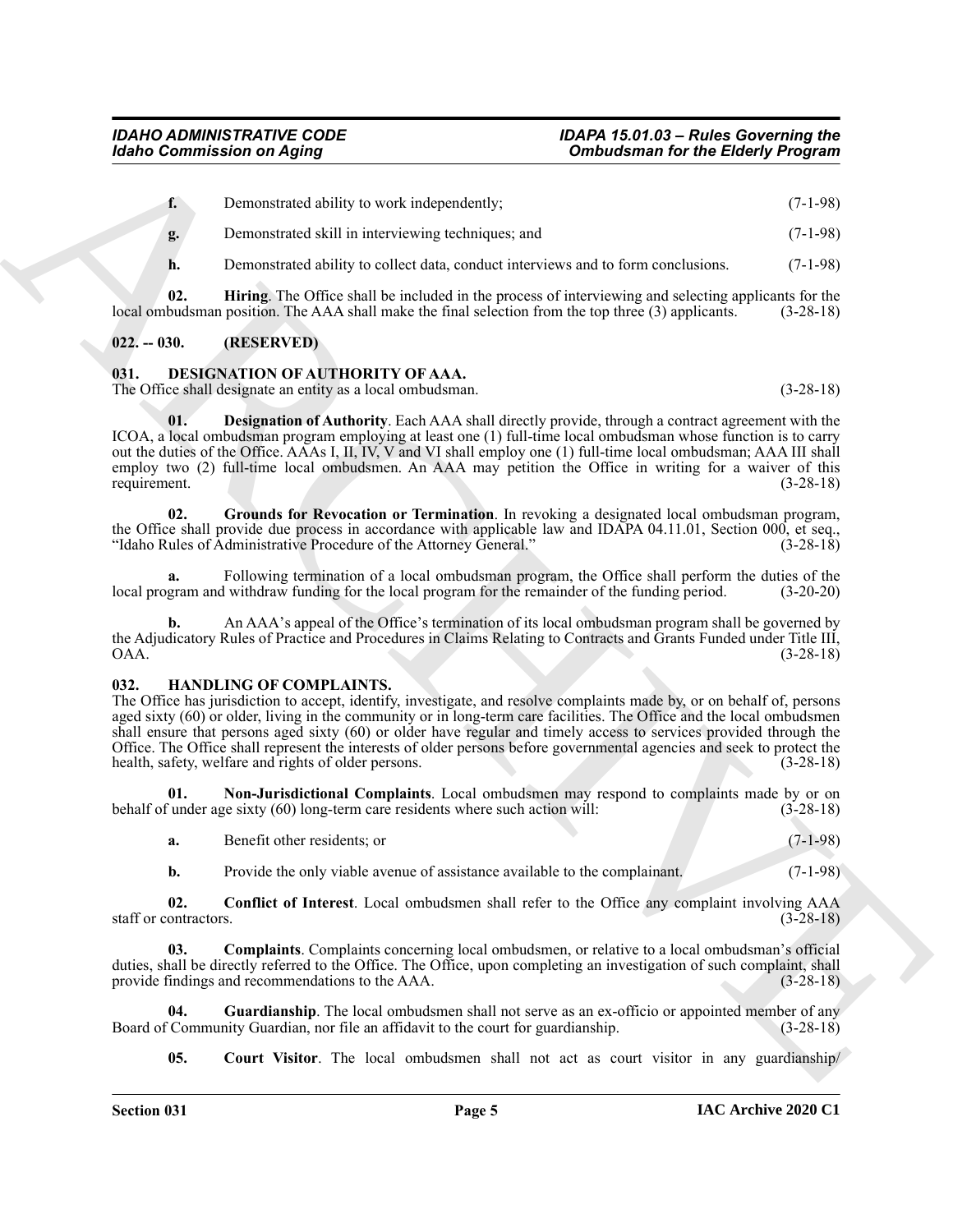conservatorship proceeding concerning a past or current client. (3-28-18)

<span id="page-5-8"></span>**06. Legal Documents**. Local ombudsmen shall not, in their capacity as ombudsmen, act as a notary or a witness of signatures for legal documents. (3-28-18)

#### <span id="page-5-3"></span><span id="page-5-0"></span>**033. ACCESS.**

The Office shall ensure that representatives of the Office have access to long-term care facilities and residents as well as appropriate access to medical and social records, and resident representative contact information needed to investigate complaints. (3-28-18)

**01. Visitation**. For visitation purposes, local ombudsmen shall have access to long-term care facilities during regular business hours. Visiting local ombudsmen shall: (3-28-18)

<span id="page-5-7"></span>**a.** Notify the person in charge upon entering the facility; (7-1-98)

**b.** Be allowed to visit common areas of the facility and the rooms of residents if consent is given by ent; and  $(7-1-99)$ the resident; and

**c.** Communicate privately and without restriction with any resident who consents to the election. (7-1-98) communication.

**02.** Investigation. Local ombudsmen shall have access to long-term care facilities at any time for the of conducting investigations. A local ombudsman conducting an investigation shall:  $(3-28-18)$ purpose of conducting investigations. A local ombudsman conducting an investigation shall:

<span id="page-5-5"></span>**a.** Notify the person in charge upon entering the facility; (7-1-98)

**b.** Be allowed to visit common areas of the facility and the rooms of residents if consent is given by the resident; (7-1-98) the resident;  $(7-1-98)$ 

**c.** Seek out residents who consent to communicate privately; (7-1-98)

**d.** Communicate privately and without restriction with any resident who consents to the communication; and (7-1-98)

<span id="page-5-6"></span>**e.** Inspect a resident's records under conditions set forth in the OAA, Section 712. (7-1-98)

**f.** Inspect facility administrative records, policies, and documents that are accessible to the resident and general public. (3-28-18)

<span id="page-5-4"></span>**03. Privacy**. Local ombudsmen shall have statutory authority to visit facilities and residents in facilities unescorted by facility personnel. See Section 67-5009, Idaho Code. (3-28-18)

Goria Communication on Agring "Consideration.<br>
Consideration in the Electron Pays of the Construction of the Construction of the Electron Construction of the Construction of the Construction of the Construction of the Con **04. HIPAA**. The Health Insurance Portability and Accountability Act of 1996 (HIPAA) Privacy Rule, 45 CFR 164, subparts A and E, does not preclude release by the facility of resident private health information or other resident identifying information to the Office. (3-28-18)

#### <span id="page-5-1"></span>**034. -- 040. (RESERVED)**

#### <span id="page-5-9"></span><span id="page-5-2"></span>**041. WRITTEN CONSENT.**

The Office shall ensure appropriate access to review medical and social records of a resident. (See OAA, Section 712) (7-1-98)

<span id="page-5-11"></span>**01. Resident Written Consent**. Access to confidential records requires the written consent of the resident or legal representative. (7-1-98)

<span id="page-5-10"></span>Lack of Consent. If the client is unable to provide written or oral consent, or the legal representative is unavailable to provide consent, the local ombudsman, with approval of the Office may inspect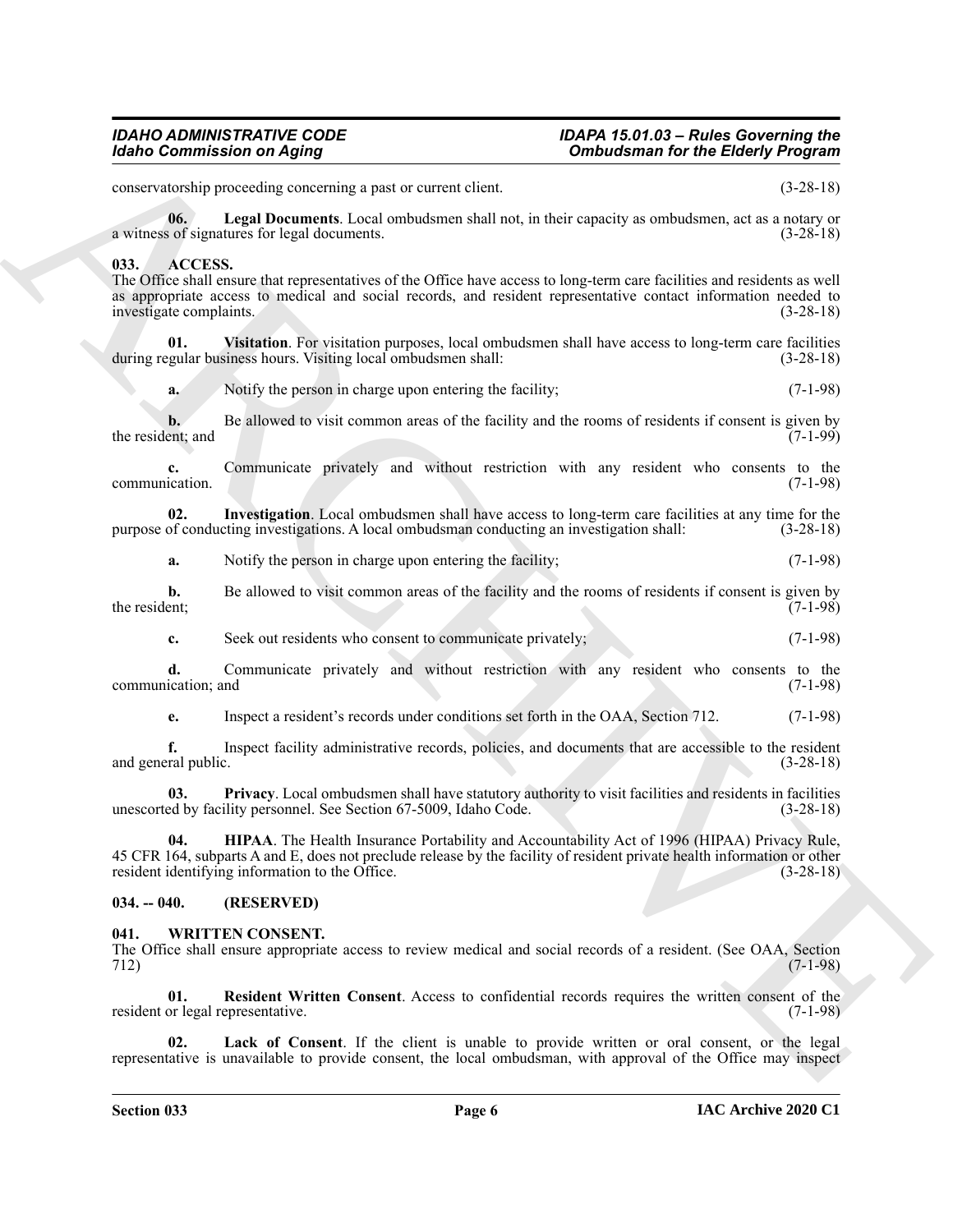available client records, including medical records that are necessary for investigation of a complaint. (3-28-18)

<span id="page-6-8"></span>**03. Consent Refused**. If a local ombudsman has been refused access to records by legal representative but has reasonable cause to believe that the legal representative is not acting in the best interest of the client, the local ombudsman may, with the approval of the Office, inspect client records, including medical records. (3-28-18)

**04. Requirements for Informing Client or Resident**. The local ombudsman shall inform the complainant or resident regarding: (3-28-18)

<span id="page-6-9"></span>

| а. | Who will receive the information:       | $(7-1-98)$ |
|----|-----------------------------------------|------------|
|    | What information will be disclosed; and | $(7-1-98)$ |

<span id="page-6-2"></span>**c.** The purpose for which the information is being disclosed. (7-1-98)

#### <span id="page-6-0"></span>**042. CONFIDENTIALITY.**

**Example Continues on Aging Consideration** of **Consideration** for the Bidely Programs could be a section to the section of the consideration of the Example of the Constraint Constraint Constraint Constraint Constraint Co The Office shall be the custodian of all local ombudsman program records including, but not limited to, records and files containing personal information relative to complainants and residents of long-term care facilities. Requests for release of confidential information shall be submitted to the Office for approval or denial. Release of information shall be granted pursuant to OAA, Section 721(e).

<span id="page-6-6"></span>**01. Storage of Records**. Client records shall be maintained in locked storage. Case records inactive for two (2) years or longer may be expunged. As required by law, release of these records shall be limited to persons authorized by the Office. (7-1-98)

<span id="page-6-4"></span>**02. Performance Evaluations**. For performance evaluation purposes, direct supervisors shall have access to client files maintained by local ombudsmen. (3-28-18)

**03. Confidential Records**. Records to be safeguarded include, but are not limited to, long-term care and community-based complaint files including: (7-1-98) (7-1-98)

<span id="page-6-3"></span>

| Notes of interviews with complainants and clients or collateral contacts; | $(7-1-98)$ |
|---------------------------------------------------------------------------|------------|
| All copies of residents' medical records or diagnoses:                    | $(7-1-98)$ |

**c.** All records relevant to complaint investigations; (7-1-98)

**d.** All memoranda generated by the Office or by another agency office during the evaluation and resolution of a complaint; (7-1-98)

**e.** All photographs, video tapes, tape recordings, etc. pertaining to complaint investigation; (7-1-98)

**f.** All memoranda or letters generated during evaluation or resolution of a complaint; (7-1-98)

Written documentation that parties affected by ombudsman opinions or recommendations have (7-1-98) g.<br>been notified; and

**h.** Information containing unverified complaints about long-term care facility owners, administrators, staff or other persons involved in the long-term care system or in other service programs. (7-1-98)

<span id="page-6-5"></span>**04. Request for Anonymity**. The ombudsman shall honor a resident's or complainant's request to remain anonymous. If investigation of a complaint requires that a resident's or complainant's name be divulged in order for the investigation to proceed, the ombudsman shall so inform the resident or complainant. If the resident or complainant insists on maintaining anonymity, the ombudsman may terminate the investigation. (7-1-98)

#### <span id="page-6-7"></span><span id="page-6-1"></span>**043. DISCLOSURE.**

The Office is the only entity authorized to disclose ombudsmen program files, records, or information. Identifying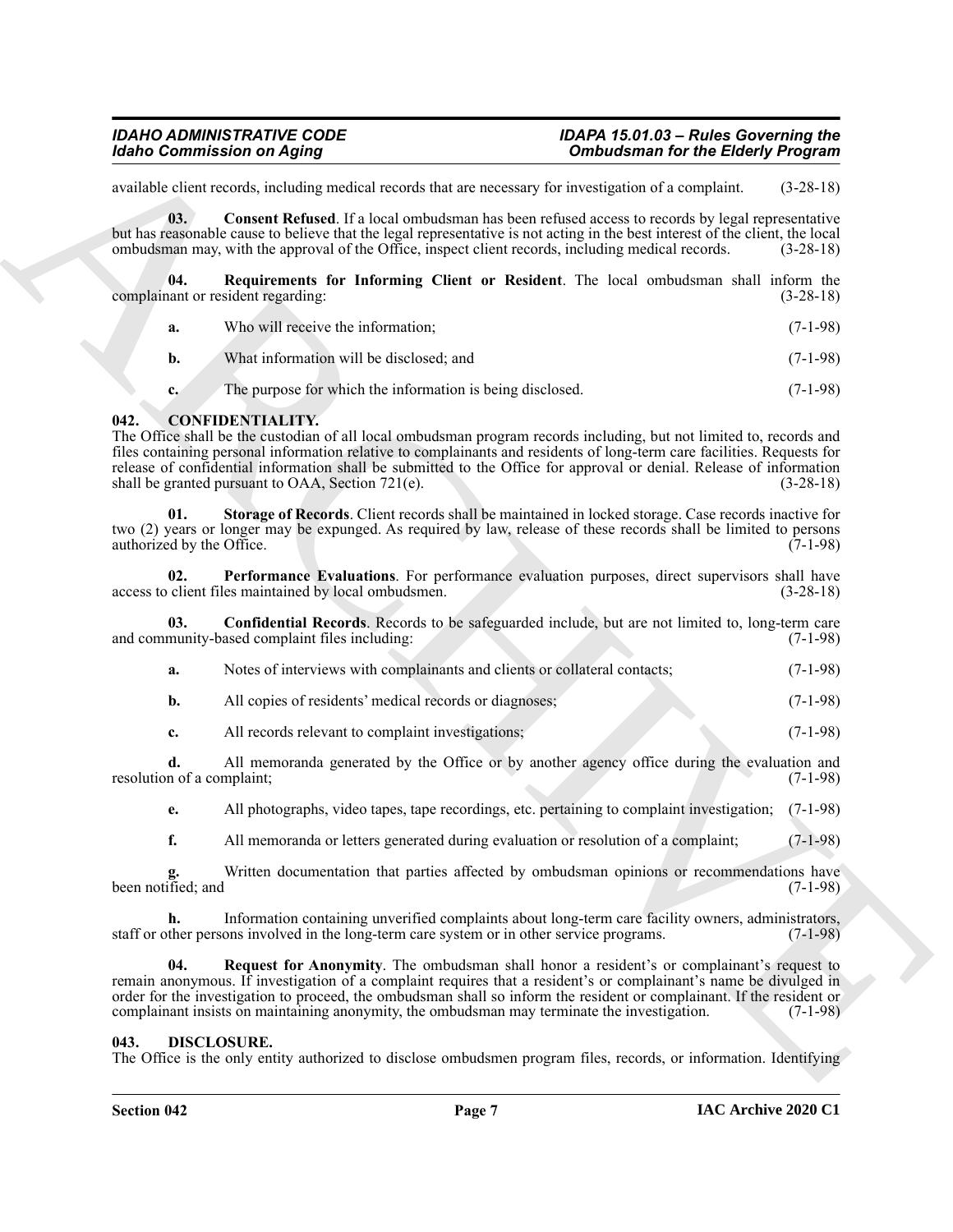information of any resident or complainant shall be disclosed only with proper consent or in response to a court order. The Office, in its sole discretion, may delegate the disclosure of ombudsman program files, records, or information to a local ombudsman. (3-28-18) a local ombudsman.

<span id="page-7-3"></span><span id="page-7-2"></span>**01. Court Order**. Identifying information of a resident, complainant, or both may be disclosed, with or without the consent of the resident, complainant, or both, pursuant to a court order issued by a court of competent jurisdiction. (3-28-18)  $j$ urisdiction. (3-28-18)

Graduate control of the state of the state of the state of the state of the state of the state of the state of the state of the state of the state of the state of the state of the state of the state of the state of the st **02. Resident Consent**. Without a court order, identifying information of a resident shall be disclosed only if the resident or his representative communicates informed consent to the disclosure and the consent is given in writing, orally, visually or through the use of auxiliary aids and services; and such consent is documented by a representative of the Office in accordance with procedures. (3-28-18) representative of the Office in accordance with procedures.

<span id="page-7-1"></span>**03. Complainant Consent**. Without a court order, identifying information of a complainant shall be disclosed only if the complainant communicates informed consent to the disclosure and the consent is given in writing, orally, visually or through the use of auxiliary aids and services; and such consent is documented by a representative of the Office in accordance with procedures. (3-28-18) representative of the Office in accordance with procedures.

<span id="page-7-0"></span>**044. -- 999. (RESERVED)**